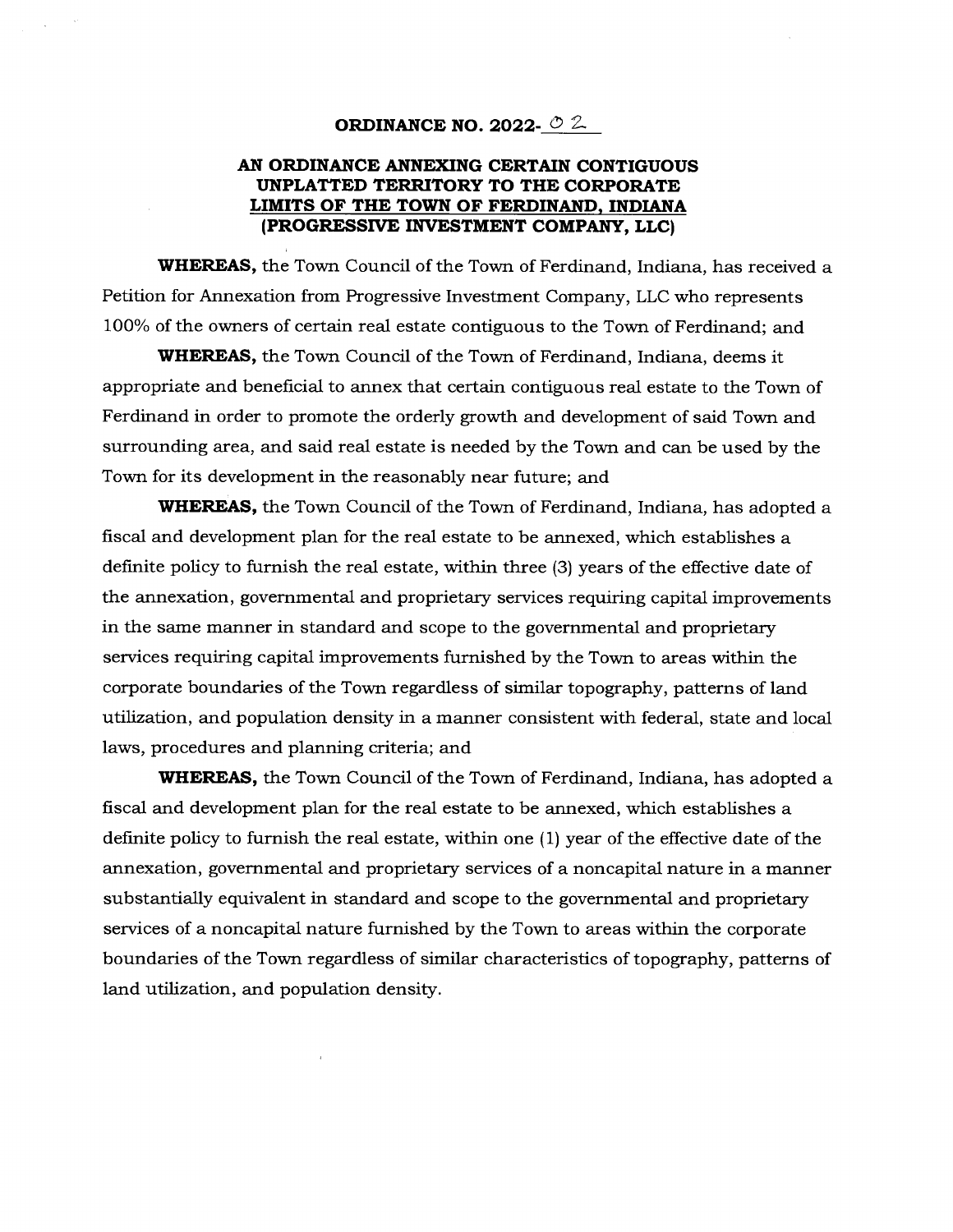# **NOW THEREFORE, BE IT ORDAINED BY THE TOWN COUNCIL OF THE TOWN OF FERDINAND, INDIANA, THAT:**

Section 1. That real estate contiguous to Town of Ferdinand, and as more particularly described on the attached Exhibits A-1 and A-2 and B-1 and B-2 is hereby annexed to the Town of Ferdinand, Indiana:

Parcel No. 19-15-21-400-009.000-007 and part of Parcel No. 19-15-21- 800-026.002-007

Containing, in total, 59.56 acres

Section 2. Pursuant to law and Municipal Code Chapter 1.01, said real estate is assigned to District No. 1.

Section 3. Immediately upon the passage of this Ordinance, the Clerk-Treasurer is hereby authorized and directed to publish a copy of this Ordinance as required by law.

**PASSED AND ADOPTED by the Town Council of the Town of Ferdinand,**  Indiana, this  $2\sqrt{a}$  day of  $M$ arch 10.2022.

> TOWN COUNCIL OF THE TOWN OF FERDINAND, INDIANA

KENNETH J. SICARD. President

RON WEYER, Member

DEBRA JOHNSON, Member

ATTEST:

(2)<br>Comara M MULLy<br>ara M. Miller, Clerk-Treasurer

Tamara M. Miller, Clerk-Treasurè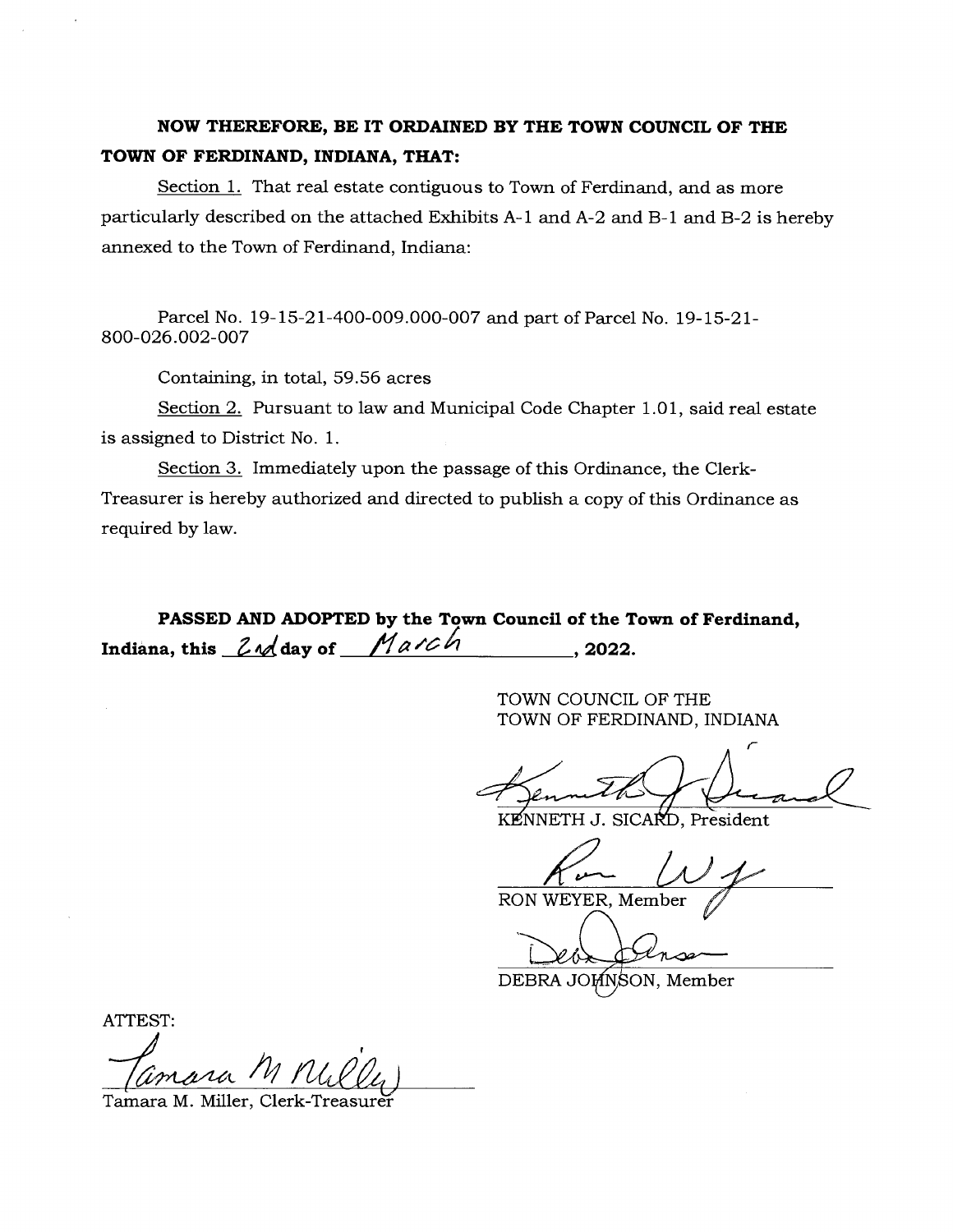## **Annexation Description 1**  East of Vienna Drive at SR 264

Part of the East Half of the Southeast Quarter of Section 21, Township 3 South, Range 4 West in Dubois County, Indiana, being more particularly described as follows:

Beginning at the Southeast Corner of the East Half of said Quarter Section; thence along the South line of said Half Quarter Section, South 88 degrees 29 minutes 39 seconds West 1311.31 feet to the Southwest corner of said Half Quarter Section, being the existing corporation line of the Town of Ferdinand; thence along said existing corporation line the following 5 calls: North 23 degrees 39 minutes 05 seconds East 607.64 feet to a point that is 550 feet North and 250 feet East of the Southwest Corner thereof; thence parallel with the West line of said Half Quarter Section North 00 degrees 38 minutes 36 seconds West 1315.78 feet to the North right of way line of State Road 264; thence along the North right of way line thereof, North 78 degrees 46 minutes 49 seconds East 104.41 feet to the centerline of a natural drain; thence along said natural drain, North 47 degrees 54 minutes 58 seconds West 139.71 feet to a point 250 feet East of the West line of said Half Quarter Section; thence parallel with the west line thereof, North 00 degrees 38 minutes 36 seconds West 367.10 feet to a point 297 feet South of, as measured 'perpendicular to, the North line of said Half Quarter Section; thence parallel with the North line thereof, North 88 degrees 10 minutes 24 seconds East 643.47 feet to a point 440 feet West of, as measured perpendicular to, the East Line of said Half Quarter Section; thence parallel with the East line thereof, South 00 degrees 06 minutes 03 seconds East 369.81 feet; to the North right of way line of State Road 264; thence along said right of way the following 2 calls: North 78 degrees 46 minutes 49 seconds East 367.87 feet; thence North 75 degrees 55 minutes 04 seconds East 81.45 feet to the East line of the East Half of said Quarter Section; thence along the East line thereof, South 00 degrees 06 minutes 03 seconds East 2060.96 feet to the point of beginning, containing 55.93 acres more or less.

Being part of a tract of land conveyed to Progressive Investment Company LLC, recorded in Document Number 2021000434 in the office of the Recorder of Dubois County, Indiana.

|         | <b>EXHIBIT</b> |  |
|---------|----------------|--|
| tabbles |                |  |
|         |                |  |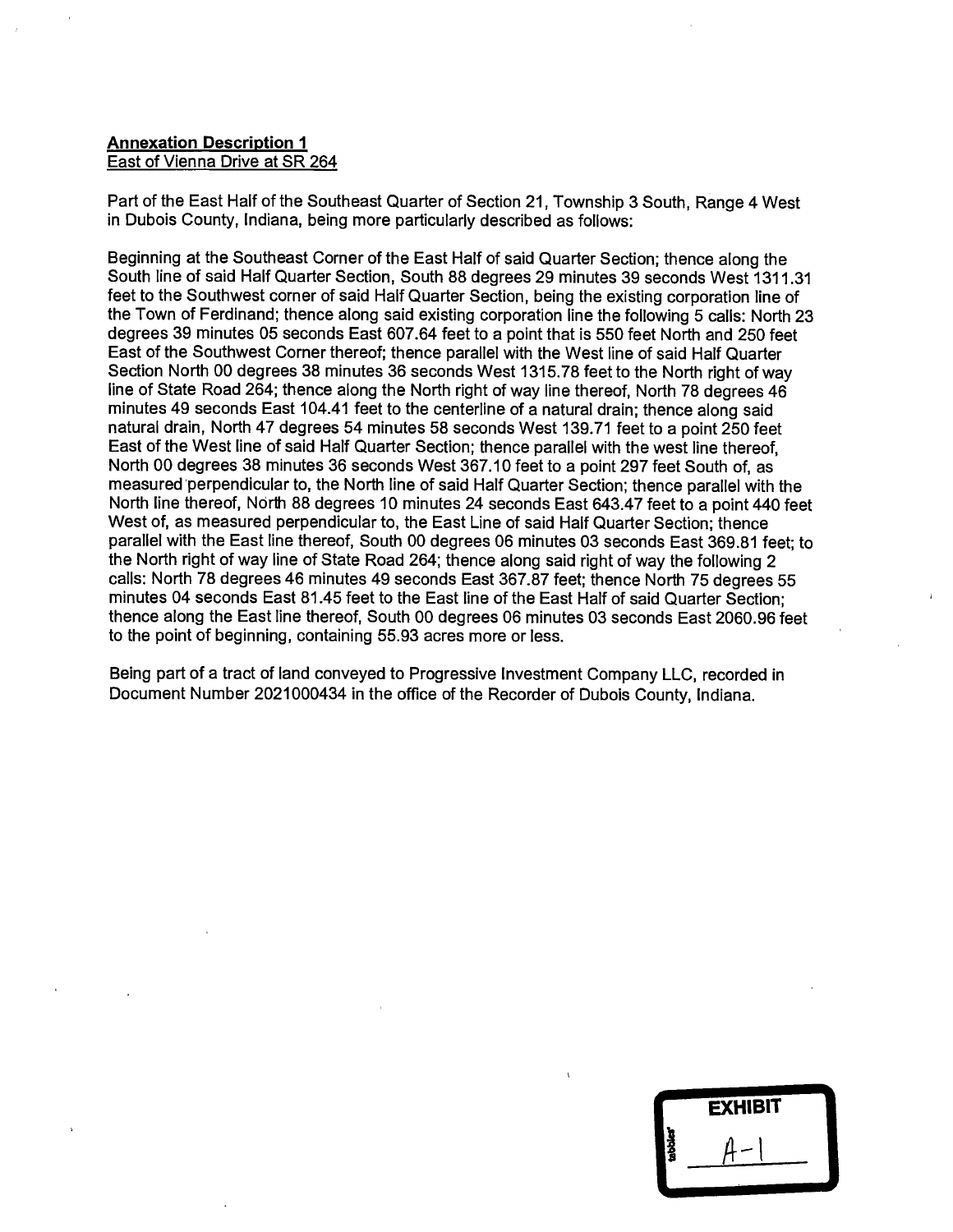

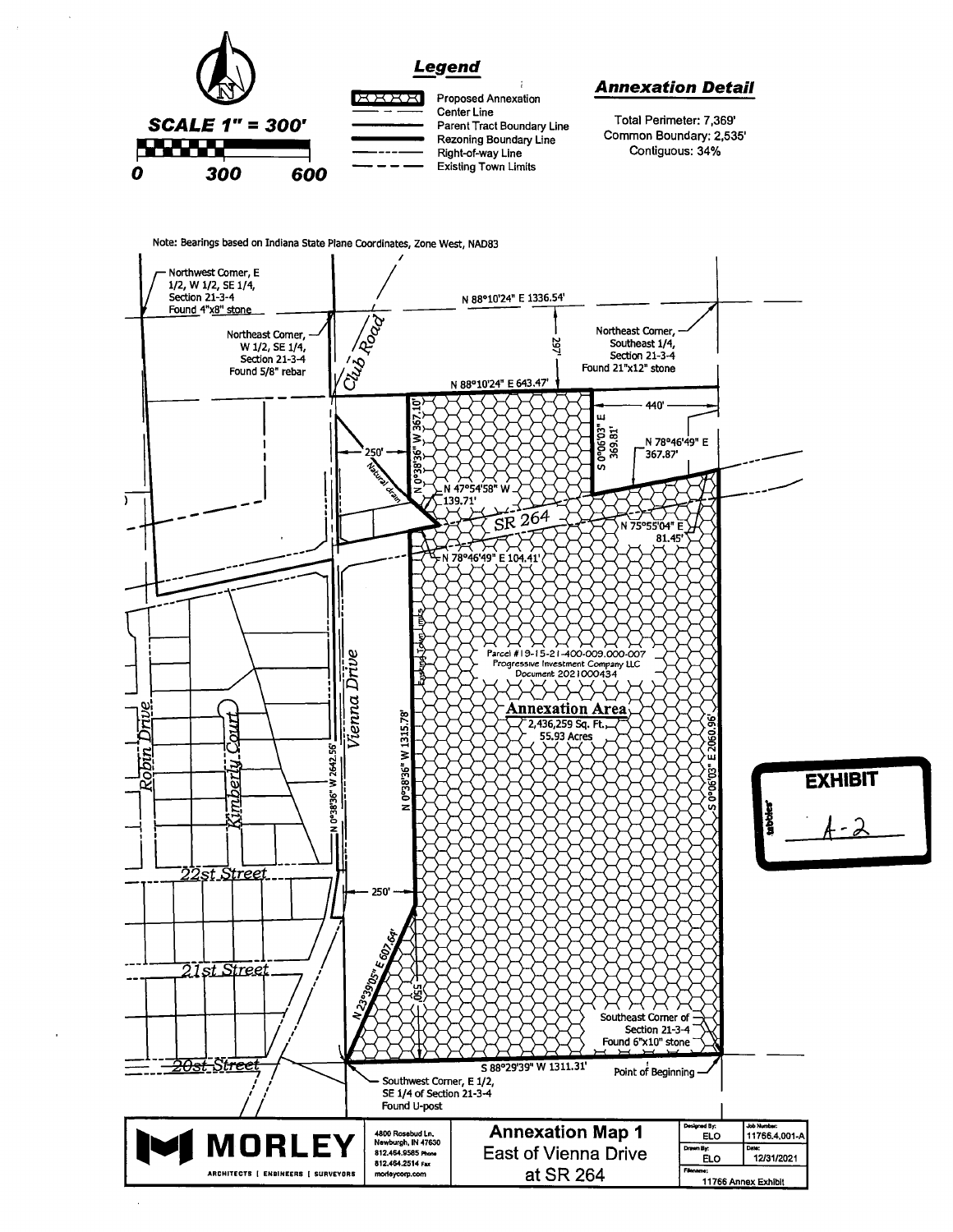#### **Annexation Description 2**  West of Club Road & North of SR 264

Î

Part of the East Half of the West Half of the Southeast Quarter of Section 21, Township 3 South, Range 4 West in Dubois County, Indiana, being more particularly described as follows:

Commencing at the Northwest Corner of said Half Hlaf Quarter Section; thence along the West line of a tract of land conveyed to Progressive Investment Company LLC, recorded in Document Number 2021000434 in the office of the Recorder of Dubois County, Indiana, South 03 degrees 08 minutes 36 seconds East 294.97 feet to the **POINT OF BEGINNING;** thence North 88 degrees 10 minutes 24 seconds East 407.51 feet to a point 250 feet West of the East Line of said Half Half Quarter Section, being the existing corporation line of the Town of Ferdinand; thence along said existing corporation line the following 2 calls: parallel with the East line thereof, South 00 degrees 38 minutes 36 seconds East 360.28 feet to a point 250 feet North of, as measured perpendicular to, the centerline of State Road 264; thence parallel with the centerline of State Road 264, South 77 degrees 48 minutes 46 seconds West 396.61 feet to the West line of said Progressive Investment Company, LLC tract; thence along the West line thereof; North 03 degrees 08 minutes 36 seconds West 431.65 feet to the point of beginning, containing 3.63 acres more or less.

Being part of a tract of land conveyed to Progressive Investment Company LLC, recorded in Document Number 2021000434 in the office of the Recorder of Dubois County, Indiana.

|         | <b>EXHIBIT</b> |  |
|---------|----------------|--|
| tabbles |                |  |
|         |                |  |